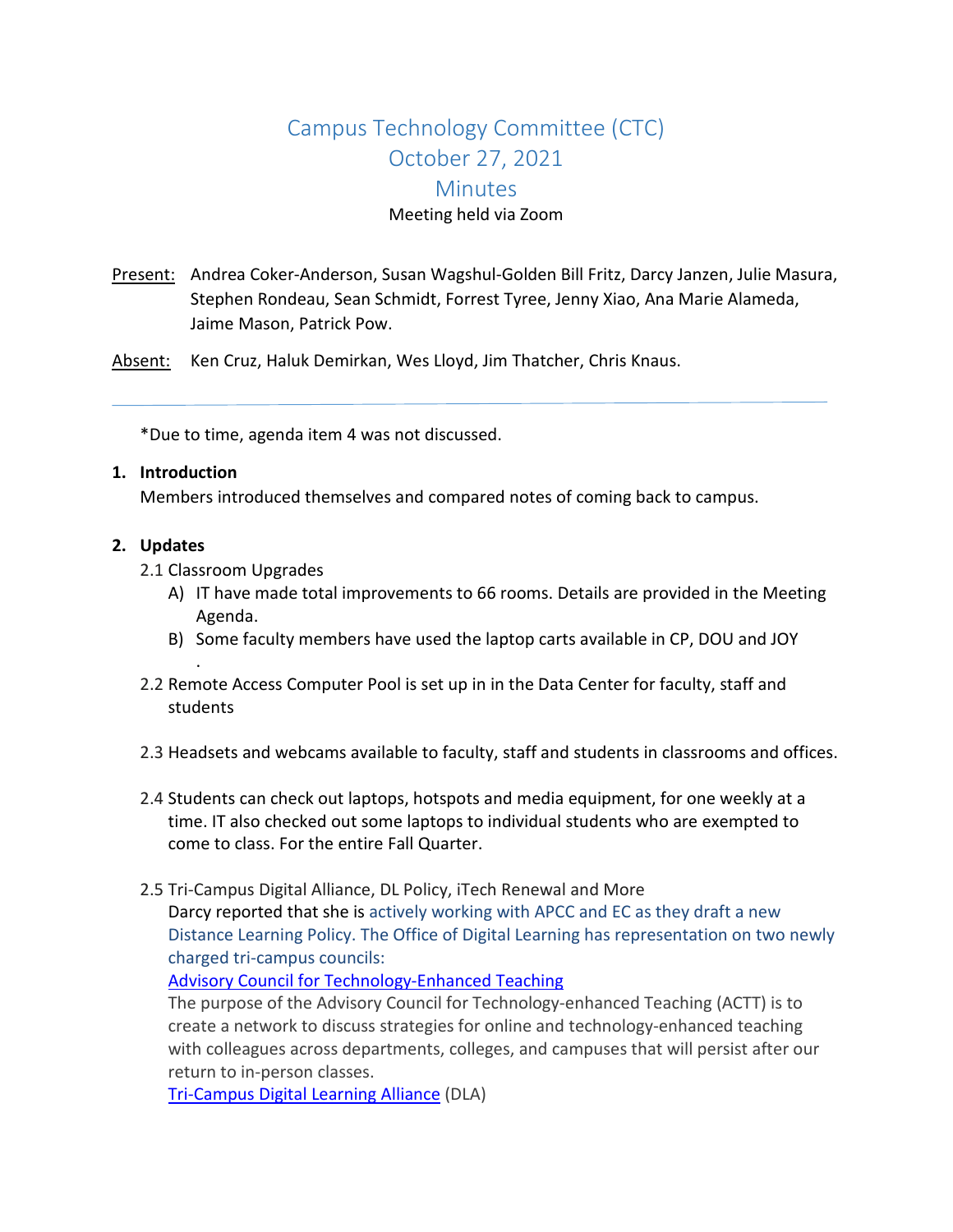DLA was asked to develop and provide a high-quality, well-vetted course evaluation tool for online learning which reflects research-based practices that increase learner engagement and success in online learning environments—a tools that could be used for planning as well as for formative or summative evaluation. DLA has drafted a hybrid/online teaching evaluation rubric along with a guide to help those applying the rubric to their courses understand the key principle and goals. The draft rubric and guide will be vetted through various faculty governance groups this quarter. The Office of Digital Learning is also using this new rubric in place of Quality Matters for the current iTech Fellows cohort in Autumn.

Darcy also announced that, starting Autumn, they will be consolidating the UW Tacoma iTech course, the UW Bothell Teaching Online 101 Course and the UW CTL TTFI course into one offering, facilitated by 8 Digital Learning Team members from all three campuses.

## 2.6 Slate Implementation

Sean reported that his division has successfully implemented Slate, a customer relationship management (CRM) application used by many universities. He has stated our Schools and advisors on campus on very interested in using Slate, which will come later. One of the Phase 2 Projects is moving to the Coalition App. This project will start soon and expected to be implemented in Fall 2022. Andrea asked for a "show and tell" in CTC. Sean replied that many "show and tell" will be scheduled, including CTC, probably starting Winter Quarter.

#### 2.7 TLB/SNO/WCG Renovation and Milgard Hall Construction

Patrick reported that the TLB/SNO renovation is in progress, but slower than expected. It is expected to open I Winter Quarter. Milgard Hall construction has just started.

## 2.8 Cybersecurity

- A) October is Cybersecurity Month IT partnered with CISO to offer cybersecurity workshops for the campus and also with MCL on video competition for students to submit cybersecurity videos
- B) Twenty-six UW Units (Schools, Colleges, Departments and Campuses) have been audited by Internal Audit on their IT Security Plans. We have recently received feedback from UW Internal Audit that our security plan is excellent and we don not need to do anything to improve it.
- C) Annual Cybersecurity training has started. The training has new modules every year and it is mandated for every employee to take it. Individuals should consider taking other useful optional modules such as "mobile devise security"

## **3. Software**

3.1 Bill highlighted three software packages, including: